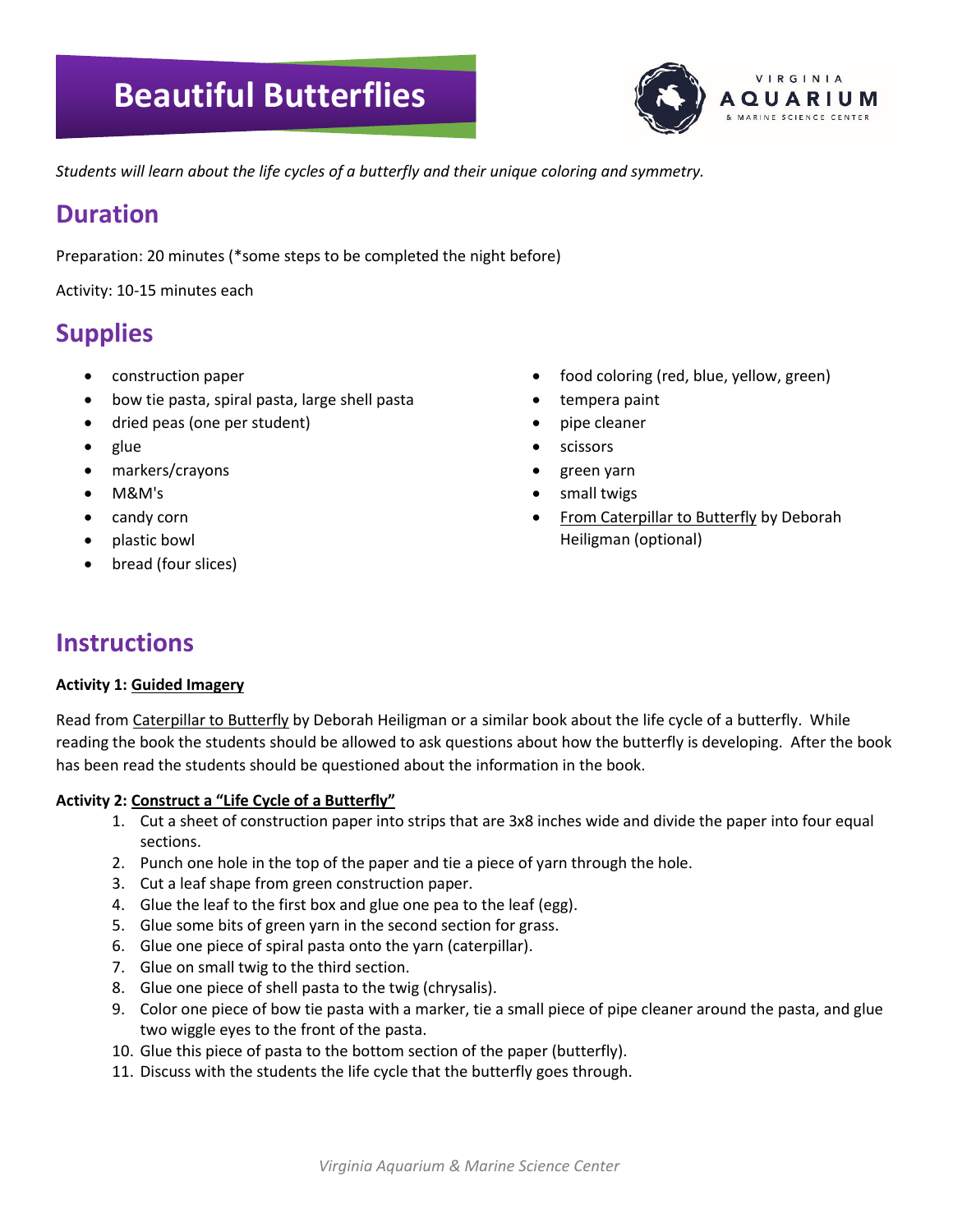#### **Activity 3: Protective coloring**

\*The instructors will complete this part of the activity preparation the previous day.

- 1. Peel off and discard the crust of four slices of white bread.
- 2. Break each bread slice into 20 small pieces.
- 3. Leave the pieces of one slice white, color the other three slices red, blue, and green.
- 4. For each color mix together 1/4 cup water and 10 drops of food coloring.
- 5. Soak pieces of bread in colored water.
- 6. Spread pieces of bread onto cookie sheet and allow to air dry (overnight).

#### Day of the activity:

- 1. Choose an area with short grass where many birds are seen.
- 2. Let students place each different colored bread pieces together in a circle of about 12 inches in diameter, each circle about 6 feet apart.
- 3. Ask students to think about why we have done this, and what they think will occur to the bread over the next few hours.
	- a. The bread will be gathered later in the afternoon.
	- b. When the bread is gathered the students should discover that more of the red, white, and blue colored bread is gone (the green will be left because it will not be easily seen in the grass)
	- c. Extend this into a discussion: "What if the bread were insects or butterflies which would have been eaten by the birds?" "How could this help to extend the life of the insect or butterfly?"

#### **Activity 4: M&M Camouflage Game**

- 1. Before the activity is begun the instructor will mix together in a bowl M&M's and candy corn so that the yellow and orange M&M's are camouflaged.
- 2. Allow each student to pick out of the bowl the first five M&M's that they see.
- 3. Instruct the students to NOT eat the M&M's until the activity is concluded.
- 4. Once each student has chosen their candy make a tally of the number of each color.
- 5. In most circumstances the orange and yellow M&M's will have lower numbers because they blend in with the candy corn.
- 6. Discuss why some colors were chosen more often than others have students relate this to nature and how this could be helpful to insects.

### **Activity 6: Symmetric Painting**

- 1. Class discussion about symmetry of butterflies
- 2. Each student will be given a sheet of paper that has the outline of a butterfly printed on it
- 3. The students will be instructed to fold the paper in half (like a hot dog), and then unfold it so that there is a line down the middle
- 4. Students will have a variety of paint to choose from and they will be instructed to place several different colors on only one side of the butterfly
- 5. After putting paint onto picture, it should be folded in half once again so that the paint will spread to the other side
- 6. Now the paper can be unfolded and both wings of the butterfly will look the same
- 7. The paper should be laid to dry
- 8. Once the picture has dried the students can cut out the butterfly shape and place antennae on the butterfly

#### **At this time, the protective coloring activity should be completed by picking up the remaining bread pieces.**